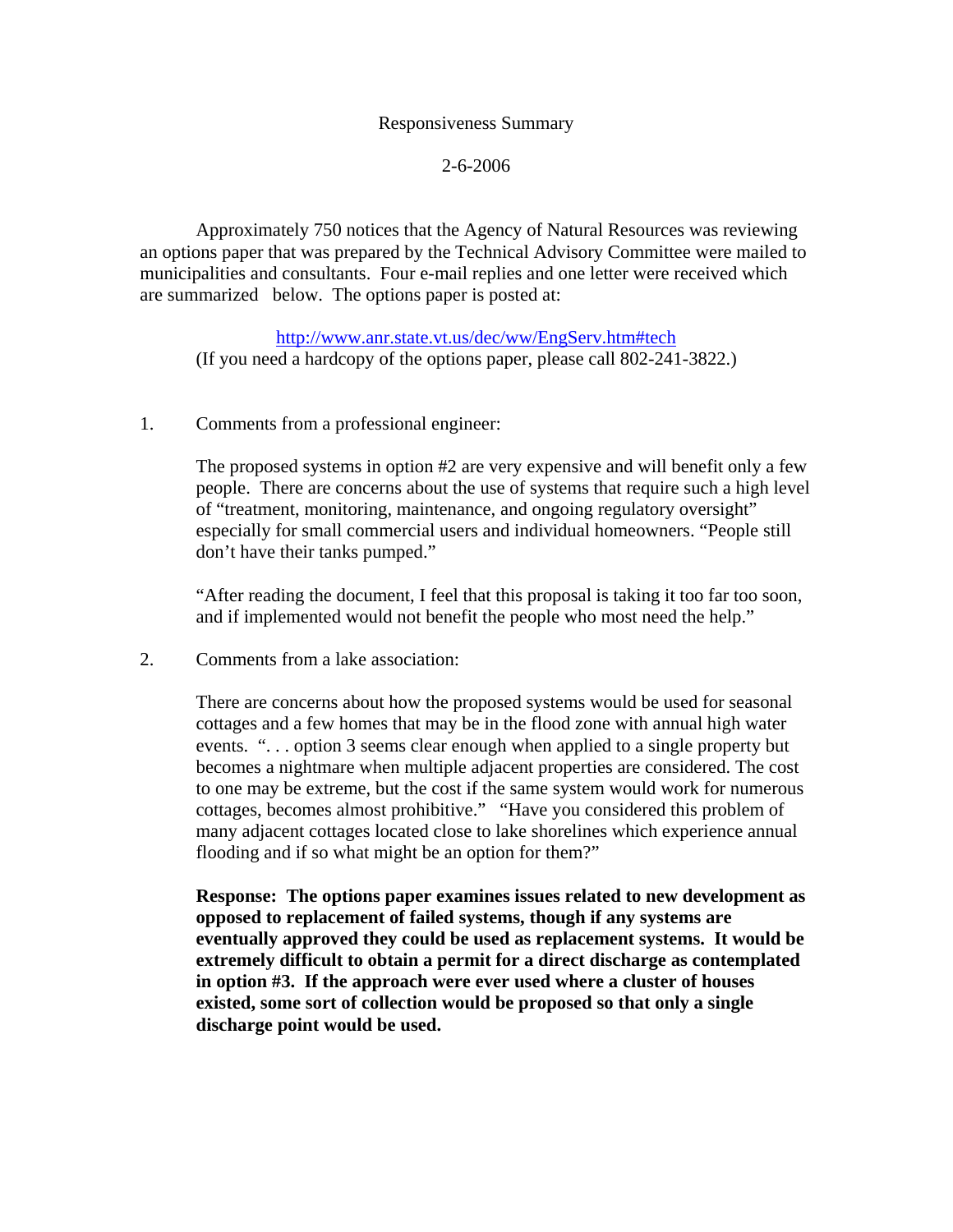3. Comments from a professional engineer:

Options #1 and #3 will not solve the problem or are unrealistic.

 Option #2 is too expensive. "If we are treating to a high level and disinfecting, and requiring operational oversight (via remote monitoring), it seems as though we should be able to use less expensive final disposal systems, while still providing a degree of separation (e.g. pressure-distributed contour trenches meeting current isolation distances except for increased isolation to surface water unless nutrient removal systems are employed)."

 It is not a good idea to have permits expire if the maintenance contract is not maintained in force. If a person refused to keep the maintenance contract in place the permit could be temporarily revoked until contract was reinstated. Consider licensing maintenance contractors as a way to privatize regulatory oversight. Consider a permit for the system design that runs with a land and a separate operating permit that remains valid as long as they own the land and keep the service contract in place.

Keep it as simple as possible.

4. Comments from a soil scientist/certified site technician/professor

 Is the information in table 3-19 realistic for Vermont? Was this information developed in a similar climate? Have the proposed options been tested in northern New England? How did they influence the environment, short and long term, with respect to pathogens, nitrate, and phosphate? These answers should be known prior to large scale use of these systems. There should be some small scale testing that thoroughly tests the systems.

 Have other solutions such as constructed wetlands been considered? These seem like a better option.

**Response: The numbers in table 3-19 appear to represent a summation of various testing programs. The operation of the septic tank and the various advanced treatment components are unrelated to soil conditions, but can be to some degree affected by temperature. However, these components are usually installed below ground surface where the temperatures do not vary as much as those above grade. The level of treatment that is proposed to occur within the soil could be affected by ground temperature, particularly the portion that is close to ground surface.** 

 **Constructed wetlands can be approved under the current rules. They are somewhat affected by temperatures, but the design varies based on expected**